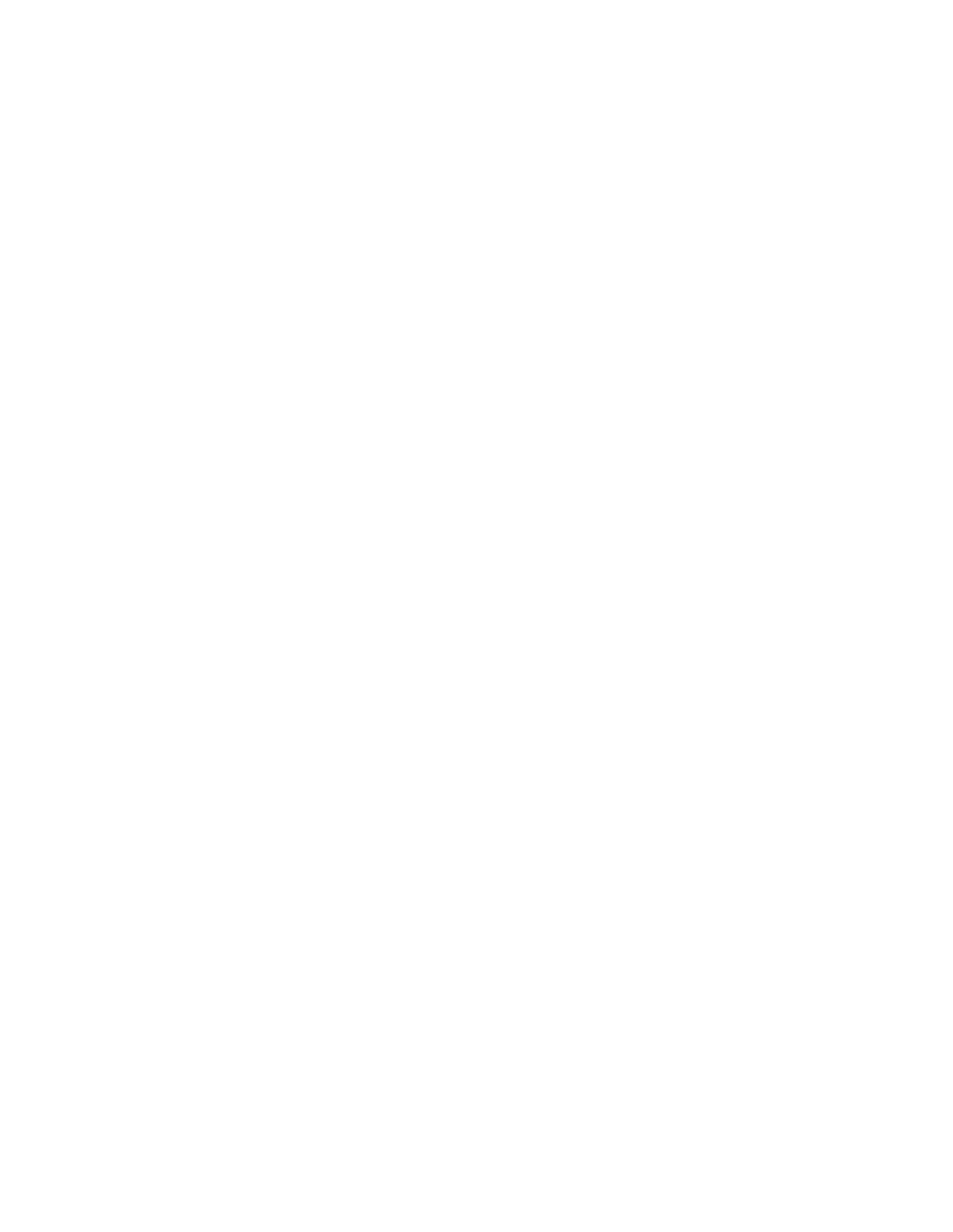living and learning environment. Our goals therefore are to maintain the health and safety of every member of the Simmons community and to enable all enrolled students to participate fully in the life of the community.

As noted above, we recognize that from time to time, students may take a voluntary leave of absence from their studies as a result of medical, mental health, or other personal matters that compromise their ability to continue in an academic program. However, we also recognize that sometimes it will be necessary for Simmons University to require a student to take an *involuntary* leave – a leave, which Simmons University has concluded, is in the best interest of the student but which the student may object to.

In instances where a student's mental, emotional, or medical health pose a threat to themselves and/or others, or where health circumstances or conditions become a barrier to appropriate or prescribed levels of self-care, or when a student's health condition causes significant disruption to the activities of the University community, students may be required to take an involuntary leave of absence from the University for a specific period of time.

In instances when a student's mental, physical or emotional health may pose a direct, imminent, threat to the safety and well-being of the Simmons community, or the student has been admitted to a healthcare setting to undergo medical or psychological treatment (hospitalization, intensive outpatient or inpatient program), the Associate Dean of Students or designee, as an interim measure, can place the student on an involuntary leave of absence from the University. When applicable, the student will be informed in writing of the actions that lead to her/him being placed on leave and direct the student to the process for return. The student's parent/guardian/emergency contact person may also be notified that the student is in a potentially dangerous situation.

In circumstances when the student has not met direct threat/inpatient criteria, the Associate Dean of Students or designee may, based on observable/recorded behavior, still require a student to undergo an individualized psychological and/or medical assessment to make an informed decision regarding the student's ability to meet the academic, social, and emotional requirements of a Simmons student. This evaluation can be conducted by a member of the Simmons clinical staff, or by an external health care provider who is treating the student. The student will be required to sign a release that gives permission to the designated clinical personnel at Simmons to speak with her/his external evaluating health care provider and to allow for the release of any relevant medical reports as part of the assessment. If the student chooses not to engage in the process above, then she/he will be required to take an involuntary leave of absence and if applicable, an immediate removal from the residence halls.

If, following the evaluation, a leave is deemed unnecessary, the Associate Dean for Student Life or designee may impose other conditions and/or requirements which the student would be required to comply with as a condition of continued enrollment.

In any instance in which a leave is required, the Associate Dean for Student Life or designee will provide written notice to the student, including the specific requirements that must be met as a condition of eligibility for re-enrollment, the timeline for initiating and completing the return process, as well as the procedure for appealing the decision. When appropriate, the parent(s) or guardian(s) of the student will be included in this notice. Students are strongly encouraged to discuss the need for a voluntary or involuntary leave with their  $\text{parent}(s)$  or guardian $(s)$  or significant other prior to and during the leave process.

The duration of the leave is typically no fewer than six months, although the specific length of the leave will be based on the individualized assessment and determined by the Associate Dean of Student Life or designee on a case-by-case basis. The Program Director will be consulted about the duration of the leave. When a student takes a leave before the end of a semester, whether voluntary or involuntary, Simmons' standard tuition refund schedule applies.

#### **Process for Returning to Simmons After an Involuntary Leave**

Simmons University students who have been placed on an Involuntary Leave of Absence will be required to undergo an individualized assessment to be cleared to return to Simmons, prior to their return to the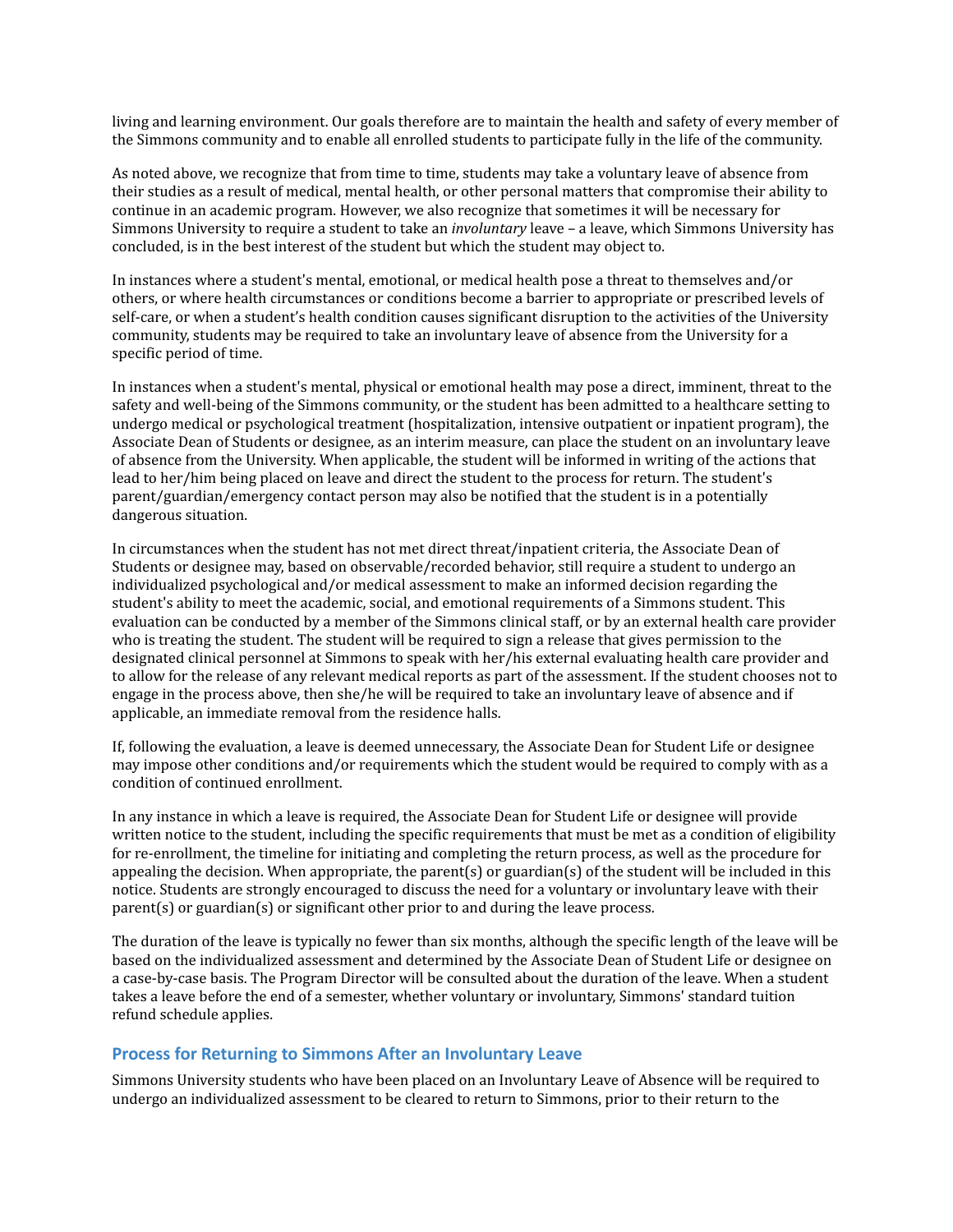University. They are also required to sign an authorization form that enables the hospital, treatment facility, and/or all pertinent external healthcare providers to release information necessary for the review process. The review process will involve an interview with the appropriately licensed Simmons clinical staff member as well as the Dean of Student Life or designee.

Following the interview with the clinical staff, a recommendation based the student's report, his/ her treatment history, information gathered from the external treatment facility, and/or a student's personal health care provider, will be shared with the Associate Dean for Student Life or designee regarding the student's readiness to return. Then, on a case-by-case basis the Associate Dean of Student Life or designee will make a determination if the student shall be permitted to return to the Simmons community. If it is determined that the student can return, the student will meet with the Associate Dean for Student Life or designee to establish a plan to return to the University and identify community resources. The appropriate academic program administrator (Dean, Associate Dean or Program Director) will be consulted for purposes of establishing the plan to return to active student status. As a condition of continued enrollment and, if applicable, as a condition of re-admittance to the residence halls, the following criteria must be met:

- 1. The consulting health care provider must find that the student has maintained a significant level of physical, mental, or emotional stability along with the skill set necessary to successfully engage in the student's academic program, including clinical and professional internships, field placements, teaching practica and all activities associated with being a Simmons student.
- 2. The student and the consulting Simmons clinical staff member, in conjunction with all relevant external health care providers, must establish and agree upon a plan for continued managed care after returning to the University.
- 3. The student must commit to follow the recommended and established treatment plan.

If, after reviewing all pertinent information, the Associate Dean of Student Life or designee denies a student's request to return from an involuntary leave of absence, or the student disagrees with the conditions established as part of the return process, the student can appeal the decision in writing to the Vice President of Student Affairs.

## **Withdrawal from the Program**

Students who withdraw from Simmons should first meet with their Academic Advisor for an exit interview as part of the withdrawal process. Recipients of financial aid should also notify the Office of Student Financial Services. Students who withdraw from school and who wish to seek re-admission at some later time must apply for readmission through the standard Admissions process applicable to all candidates seeking admission. Admission once does not guarantee that admission will be granted a second time.

## **Mode of Delivery Transfer Policy**

Simmons University offers both on-campus and online Master's degree options in Behavior Analysis. Students admitted into the online program who are interested in transferring to the on-campus program must first consult with the BA@S Program Director for more information. Student requests for a transfer across either program option must be approved by both respective Program Directors. Student requests to transfer are not guaranteed.

## **Program Completion Policy**

All degree requirements must be completed within five years of matriculation. At five years or more prior academic coursework must be repeated.

## **SATISFACTORY ACADEMIC PROGRESS FOR FEDERAL FINANCIAL AID**

To be eligible to continue to receive federal student aid, students must make Satisfactory Academic Progress (SAP) by achieving and completing their program of study as measured using qualitative (GPA) and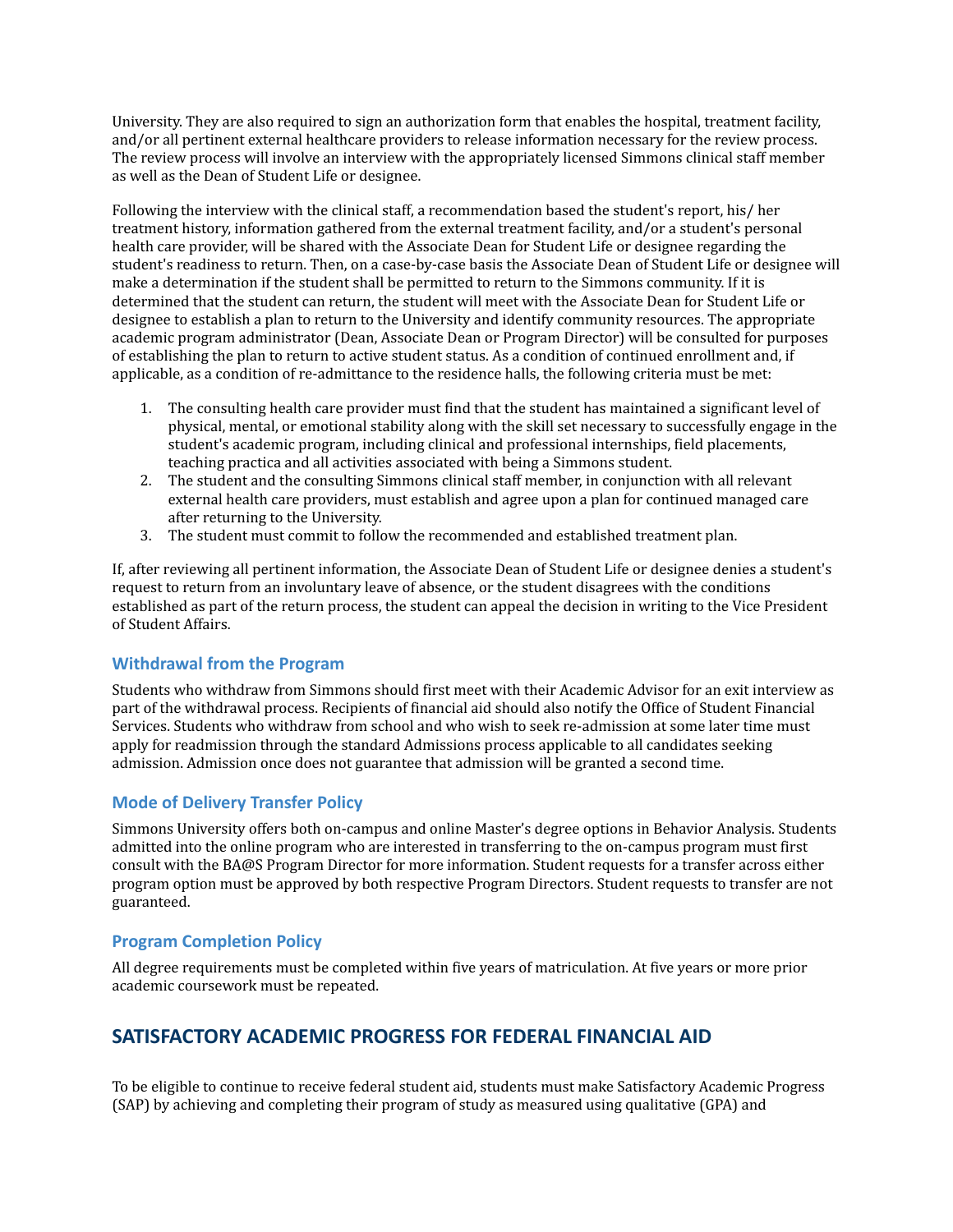quantitative (completed credits) standards.

- *Qualitative Standard*: Students enrolled in a graduate degree program must maintain a minimum cumulative GPA of 3.0
- *Quantitative Standard*: A graduate student must complete at least 50% of all credits attempted. This is calculated by dividing the total credits earned by the total credits attempted.
- Graduate students are required to complete within the timeframe established by Simmons. All credits attempted will count towards this timeframe. Graduate degree candidates should consult their program as the number of credits required varies per program
- Note: Withdrawals after the add/drop period count as attempted but not completed credits.

For more information on Satisfactory Academic Progress (SAP), please see the complete information and policies on the Student [Financial](http://www.simmons.edu/admission-and-financial-aid/student-financial-services/financial-aid/additional-information-and-policies/sap.) Services Website.

## **TUITION REFUNDS**

## **Tuition Refund Schedule**

Please consult the Student Financial Services representatives or see online at [http://www.simmons.edu/admission-and-financial-aid/student-financial-services/student-accounts/course](http://www.simmons.edu/admission-and-financial-aid/student-financial-services/student-accounts/course-refunds)[refunds](http://www.simmons.edu/admission-and-financial-aid/student-financial-services/student-accounts/course-refunds) for the exact dates for all semesters and a description of the financial implications. Please note: The schedule differs from semester to semester.

## **SIMMONS UNIVERSITY HONOR CODE**

All students are expected to adhere to the Honor System of Simmons University, which can be found at: <https://www.simmons.edu/student-life/handbook/rights-responsibilities/honor-system>

## **Honor Code Violations**

Violations of the Simmons University Honor Code, specifically, academic dishonesty, plagiarism and cheating are referred to the Associate Dean for Student Life and the University Honor Board. Also referred are situations involving sexual misconduct the damage or destruction of University property, and conduct that endangers the health or safety of any student, employee, or campus visitor.

## **Behavior Analysis Professional Standards**

#### *Behavior Analysis Certification Board (BACB) Professional and Ethical Compliance Code for Behavior Analysts* ([http://bacb.com/wpcontent/uploads/2016/03/160321compliancecodeenglish.pdf\)](https://www.bacb.com/wp-content/uploads/2017/09/170706-compliance-code-english.pdf).

Students are expected to adhere to the BACB's *Professional and Ethical Compliance Code for Behavior Analysts*, in their workplace and classroom. The BACB's code of ethics outlines behaviors and responsibilities expected of behavior analysts. Students are considered behavior analysts in training and as such as subject to this code of ethical behavior. Students should obtain a copy of the BACB's *Professional and Ethical Compliance Code for Behavior Analysts* and become familiar with its contents.

Failure to meet generally accepted standards for professional conduct, ethics and personal integrity requisite for professional social work practice, as outlined in the *Professional and Ethical Compliance Code for Behavior Analysts*, may constitute grounds for a Level Three Review or a referral to the Simmons University Honor Board and could result in dismissal or other academic sanctions.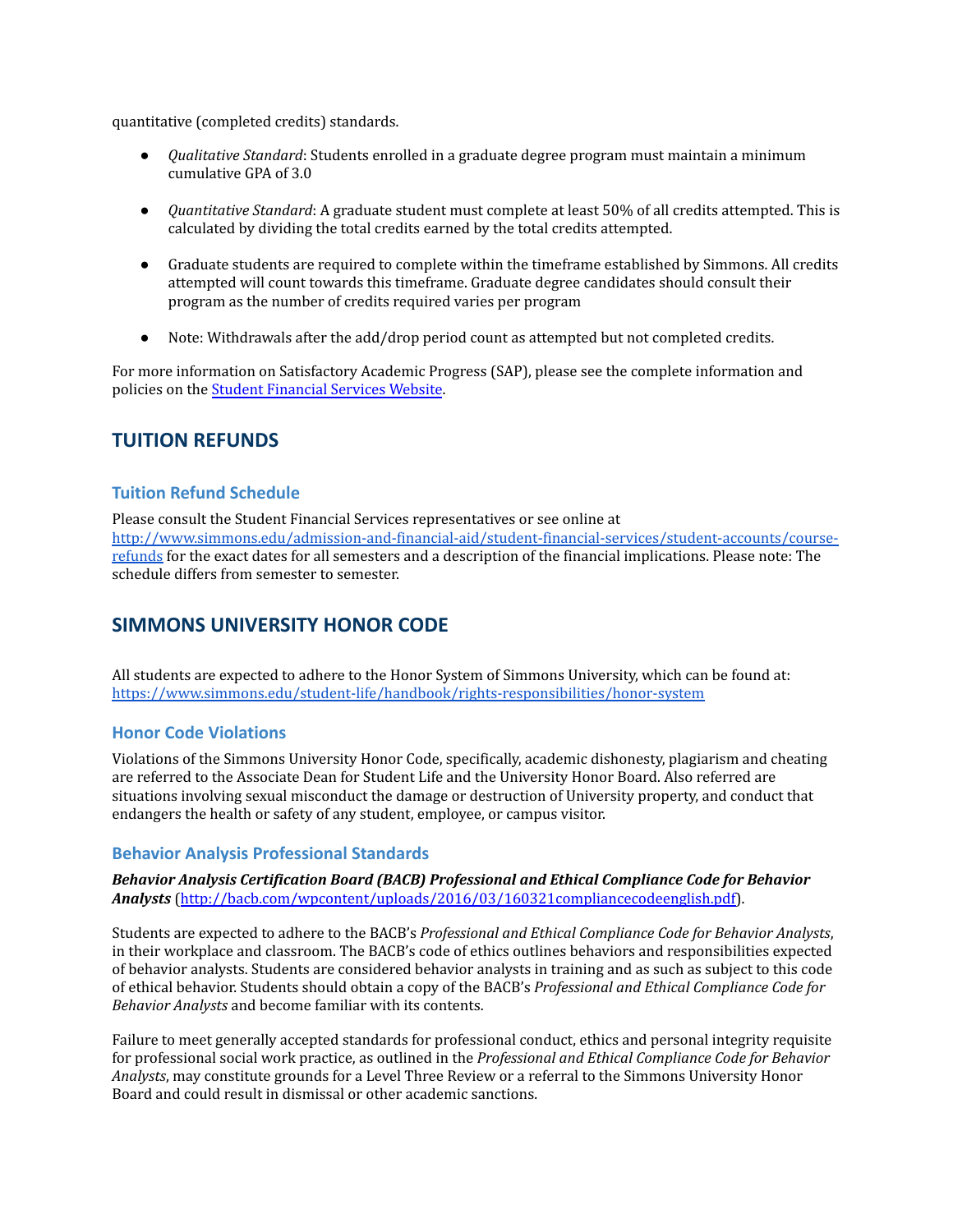# **POLICIES AND PROCEDURES FOR REVIEW OF ACADEMIC PERFORMANCE OR PROFESSIONAL CONDUCT ISSUES**

The University is committed to supporting student success and the achievement of academic and practice proficiency while also upholding professional standards and the expectations set forth by the University-wide code of conduct. A three-level review process is used to address student academic performance and professional conduct issues. The specific level of review depends upon the severity of the concern. Information shared by the student with faculty and school administrators related to the concerns being reviewed will not be treated as confidential if the information shared raises concerns about professional performance or student safety. Students are advised that faculty or administrators will share pertinent information with each other on a need to know basis for the purpose of identifying student issues and enhancing problem solving about those issue and concerns. A student will be reviewed at the level (1, 2 or 3) that is appropriate to the concern.

#### **Reviews of Students can occur under any of the following circumstances:**

- To identify need for academic support
- To determine a remediation plan for an Honor Board violation
- If a student fails to meet or maintain academic requirements
- If a student is terminated from a practicum placement either by the experience setting or by the department due to performance issues
- If a student is rejected by three agencies during the field placement process in one term
- *●* If a student exhibits behavior judged by faculty to be in violation of professional ethics and/or Simmons University and CNBHS policies
- If a student exhibits consistent pattern of unprofessional behavior in the classroom or in field placements

## **The Three Levels of Review**

There are three levels of review to address student academic performance and conduct issues. A student can be reviewed at any level, and consecutive level reviews are not required. Specifically, a student may have undergone a Level 1 review and then may be asked to engage in a Level 3 review, without having engaged in Level 2 review.

#### **Level 1: Student/Instructor Consultation**

A Level 1 review involves a consultation between a faculty member and a student, typically at the request of the faculty member. When a faculty member has concerns about a student meeting any of the academic criteria, whether related to professional behavior or academic performance, that faculty member will:

- Discuss those concerns directly with the student and seek to work with the student to resolve the difficulties.
- Apprise the Academic Advisor of the concerns
- Summarize plans and or recommendations in an email to the student

If a problem arises in an external practicum site the intensive practicum mentor (i.e. supervisor) is expected to discuss promptly concerns directly with the student and with the Director of Mentoring. It is the responsibility of the mentor to apprise their department contact of the concerns.

The purpose of the Level 1 review is to provide the student an opportunity to receive feedback from their instructor about of areas of concern and suggestions for addressing the concerns.

The outcome of many Level 1 consultations is that, together, the faculty and students resolve the concerns and no further reviews are desired or required. Examples of situations triggering a Level 1 review are attendance issues, a poor grade or missed assignment.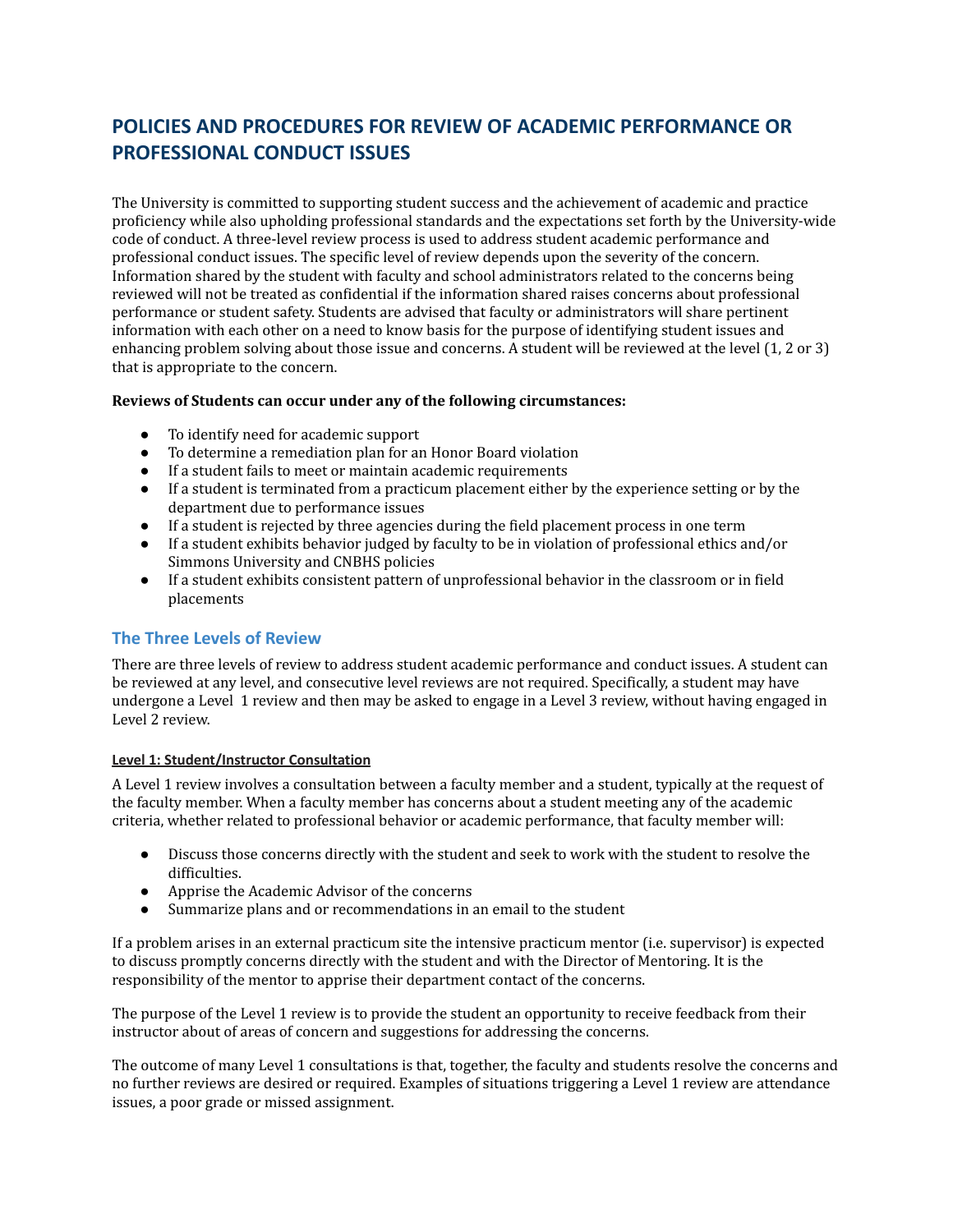#### **Level 2**

A Level 2 meeting can be convened when concerns have not been resolved at Level 1 or when a student appears to be developing a pattern of not following academic or program standards, policies, or procedures. All students on academic probation will have a Level 2 review meeting.

A Level 2 review usually involves a meeting with the appropriate faculty member, student, and appropriate program administrator and the Chair of the department.

The student will be informed of the Level 2 review by their instructor. In preparation for the Level 2 meeting, the instructor and/or Chair will gather information about the nature of the concern. The meeting will be used to discuss the concerns and to develop a Corrective Plan to address that concern. If the outcome of the meeting is that no further action is needed, the meeting will be documented to the student and the Chair but no Corrective Plan will be created. When a Corrective Plan is determined to be appropriate next steps, the Corrective Plan may address the need for the student to modify his or her behavior and/or seek appropriate help or academic assistance. All parties to the Level 2 meeting, including the student, shall receive a copy of the Corrective Plan.

The purpose of a Level 2 review is to assist students in fully understanding and addressing the academic or behavioral concerns that are negatively impacting their success in the program. Examples of issues that may lead to a Level 2 review are repeated attendance problems, poor grades, other difficulties meeting the standards and expectations of a course

The administrator overseeing the Level 2 review may consult with the Dean or Associate Dean for Academic Affairs to determine if the Level 2 assessment is sufficient or whether it would be in the Student's and Simmons's best interests to conduct a more comprehensive review, pursuant to Level 3.

#### **Level 3**

A Level 3 review involves the Dean (or designee) and the Chair, members of the Academic Standards Committee and the student. Generally, the Level 3 review is called when serious or complex problematic patterns are identified with students or when the issues are serious enough to require formal consultation with faculty and the student. The Dean, in consultation with the committee, decides whether or not a Level 3 meeting shall be convened. The Dean informs the Simmons University Associate Dean for Student Life about the decision to convene a Level 3 review.

A Level 3 review may be conducted when concerns have not been fully resolved at prior Level 1 or Level 2 meetings; when a student continues to not meet the criteria for academic performance or when a student exhibits unprofessional or unethical behaviors in a classroom, field placement or other clinical setting.

When a Level 3 review is called, the Dean will convene a meeting with the appropriate faculty and the student. Information will be provided by the student and by appropriate faculty to determine the nature of the problem and to identify alternatives for its remediation.

The student will be notified in writing of the concerns and meeting date by the Dean, with sufficient time to prepare for and attend the meeting. If a student chooses not to attend, a finding can be made with the available information in the student's absence.

Once an understanding has been reached, the student will be excused from the meeting. Faculty conducting the Level 3 review will confer and agree on recommendations, which will then be made to the Dean who will implement a course of action based on the recommendations.

The Dean or designee will inform the student of the decision, which can include one of the following:

- Continue the student in the program with no conditions*.*
- Establish written conditions for the student's continuance in the program.
- Consult with or referral to the Simmons University Associate Dean for Student Life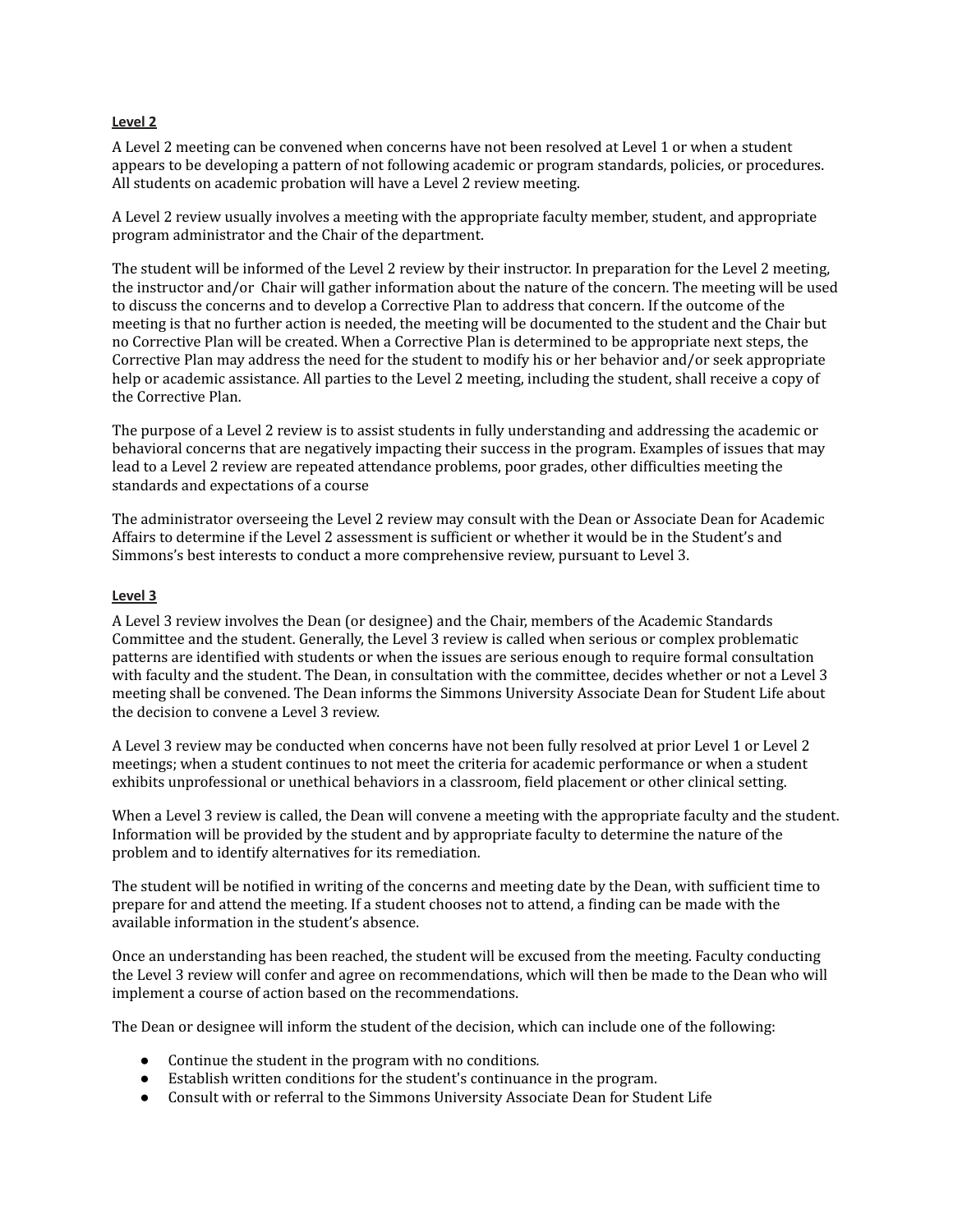● Dismiss student from the program

In any Level 3 review, there must be clear, concise documentation of the problem areas as well as verification that the concerns have been discussed with the student and attempted to be ameliorated when appropriate. Students must be notified of the decision in 10 business days of the review.

#### **Level 3 Reviews and Referral and/or Consultation with the Simmons University Associate Dean for Student Life**

In some instances, depending on the nature of the problem, the Simmons University Associate Dean for Student Life may be consulted to determine whether a Level 3 Review or a referral to the Simmons University Associate Dean for Student Life, and/or Honor Board is the most appropriate course of action.

After consultation, if it is determined that a referral to the Associate Dean for Student Life and/or Honor Board is appropriate, the student will be notified in writing about the nature of the concern and that the referral is taking place. Situations that may result in referral to the Associate Dean for Student Life and/or Honor Board include: academic dishonesty, plagiarism, cheating, gender-based misconduct (which includes unlawful harassment), damage or destruction of University property, and conduct that endangers the health or safety of any University student, employee, campus visitor or member of the Simmons community and conduct that disrupts the functioning of the University as an open, educational community.

Cases that are referred directly to the Honor Board and/or the Associate Dean for Student Life may be referred back to the Associate Dean for the purpose of developing an implementation plan (Corrective Plan) for sanctions that have been determined by the Honor Board or Associate Dean for Student Life. The Associate Dean may consult with the Academic Standards Committee for guidance in the sanctions implementation plan.

#### **Mid-Semester Academic Review**

Faculty who have concerns about a student's academic or field performance, attendance or professional behavior will first discuss these concerns directly with the student and may notify the student's Academic Advisor. If the concern or difficulty persists, the student's Academic Advisor must be informed.

Mid-semester academic reviews will take place regularly, during which faculty will be asked to identify any student who is experiencing field or academic difficulties. If a faculty member intends to include a student's name in the mid-semester academic review, the faculty member must inform the student and the student's Academic Advisor. The concern will be "flagged" for further exploration. The advisor will be in contact with the student, and generally a Level 2 review, convened by the student's Academic Advisor, will follow.

## **ACADEMIC STANDING AND DISCIPLINE**

Note: Some of the policies below are new beginning September 2017. Unless noted otherwise, all policies below *apply to all students regardless of when they entered the program.*

## **Course Grades below a "B"**

Any student earning a grade lower than a B in a course is required to have a Level 2 review, no later than the first day of the subsequent term, and is required to retake the class and earn a B or better. The purpose of the meeting is to discuss the grade, the reasons for the low academic performance, and to develop a Corrective Plan, which will be sent to the student. A student's failure to attend this meeting will result in the administrative withdrawal of the student's registration.

#### **When a Student Is Required to Retake a Class**

When a student is required to retake a class, both grades remain on the transcript and are accounted for in the GPA. All students are required to earn the requisite number of unique degree credits to graduate.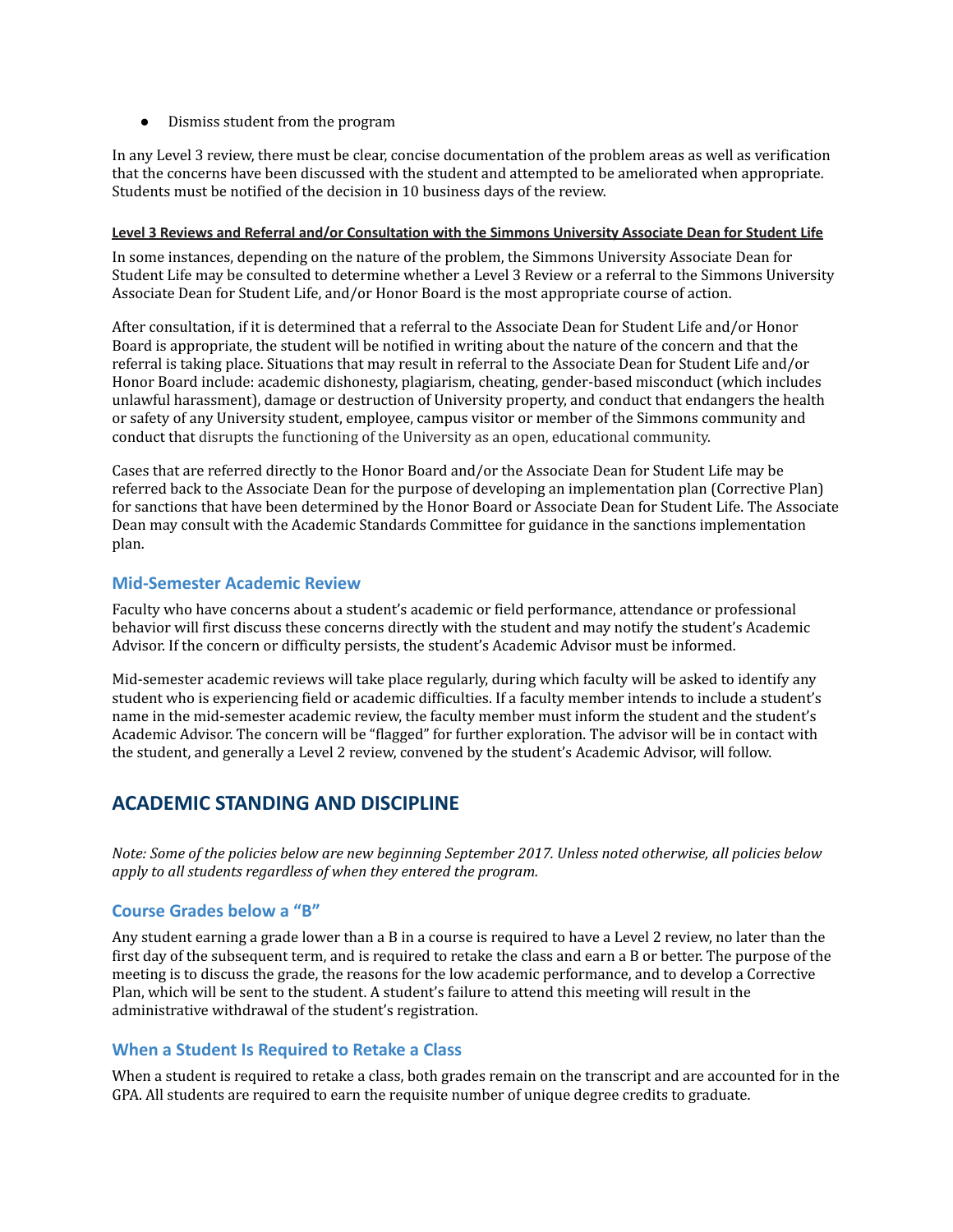A student is allowed to repeat a maximum of two courses in which they have earned a grade of below a B. The same course cannot be enrolled in more than twice. A student is not permitted to re-submit any work submitted in the prior class. This includes asynchronous work as well as written papers and exams. Students required to retake a class will do so at their own expense.

## **Academic Probation**

Poor academic performance, and poor performance in external internships are grounds for a student to be placed on academic probation. For the purposes of academic probation, poor performance is defined as: two grades below a B or a cumulative GPA of less than 3.0. A student on academic probation will have a Level 2 review no later than the end of the first week of class of the subsequent semester. The purpose of the meeting is to develop a Corrective Plan. A copy of the plan, written by the advisor, must be forwarded to the appropriate program administrator. A student's failure to attend a Level 2 review meeting and to develop such a plan may result in the administrative withdrawal of the student's registration.

#### **Removal from Academic Probation**

To be removed from academic probation, a student must achieve a cumulative GPA of 3.0 or higher by the following term. A student will be informed by the Program Director or Academic Adviser when they are removed from academic probation.

#### **Program Progression**

A student is allowed to repeat a maximum of two courses in which they have earned a grade below a B. The same course cannot be enrolled in more than twice. Students who have utilized their repeat allowances and then go on to earn a grade below a "B" will be dismissed from the program. Students are not allowed to withdraw from the same course more than once. Students must complete the program in five years.

Students who do not register for classes in consecutive terms and are not on an official leave, or have not officially withdrawn, will be administratively withdrawn by Simmons. A new admissions application is required to be considered for return to the active student status.

## **GPA Required for Graduation**

Students must achieve a cumulative point average of B (3.0) to be eligible for graduation.

## **Academic and Conduct Issues Leading to Dismissal**

#### **Dismissal Due to Academic Performance**

The following circumstances lead to dismissal:

- Earning a cumulative GPA falling below a 3.0 for two consecutive terms
- When it is determined that a student cannot return their cumulative GPA to at least a 3.0 at the conclusion of the following term
- Earning three grades below a B
- Failure to progress as described in course progression policy
- In the case of conditional admission, failing to meet the conditions determined.

#### **Dismissal Due to Conduct Issues**

- Simmons University Honor Board violation leading to dismissal
- Behavior judged to be in violation or Simmons University Policies
- Behavior that is deemed unprofessional per the BACB's *Professional and Ethical Compliance Code for Behavior Analysts*
- Any threat or attempt to harm someone else inside or outside of the Simmons community
- Commission of a criminal act that is contrary to professional practice, occurring during the course of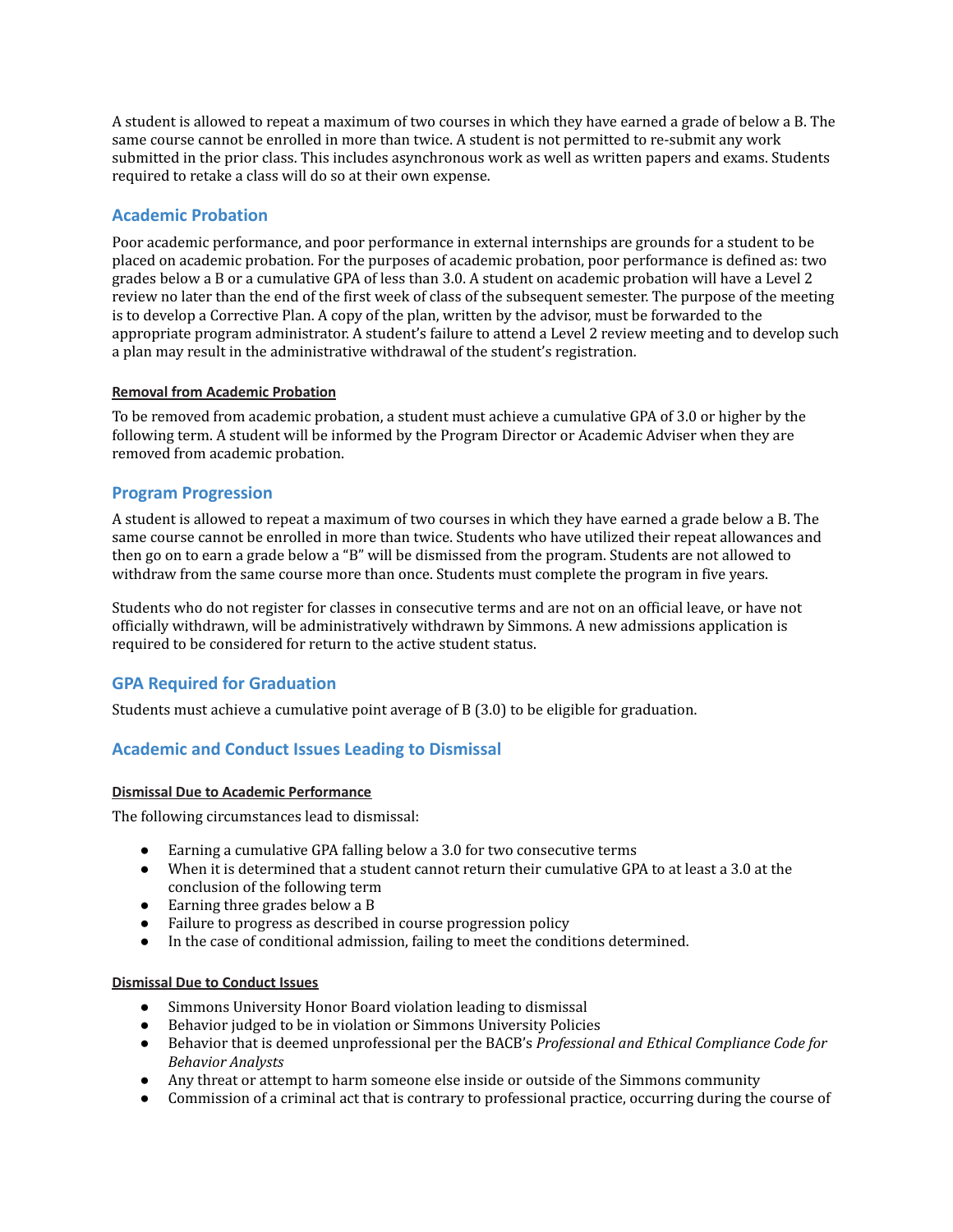study at Simmons or occurring prior to admission to Simmons and becoming known after admissions

## **Notification of Dismissal**

A student who is dismissed will be informed in a letter from the Program Director or designee. The reasons for the dismissal will be outlined in the letter.

## **Appeal of Dismissal**

A written appeal must be received within ninety (90) days of the date of the letter from the Program Director or designee. The written appeal must be sent to the Associate Dean or designee and the appeal will be reviewed by the CNBHS Appeals Committee.

The CNBHS Appeals Committee is composed of Program Chairs from each department (or their designee), the Associate Dean, the Director of the Dotson Bridge and Mentoring Program, and an at-large-faculty member appointed by the Dean for a two-year term. The Assistant Dean shall be an ex officio member of the committee. The Committee has regularly scheduled meetings throughout the academic year.

This appeal does not constitute a new review process. Rather, it is a request from a student to have the CNBHS Appeals Committee review the original record of the dismissal on either one or more of the following three grounds: (1) one or more errors in the dismissal process; or (2) new evidence or information material to the case that was not available at the time of the dismissal process; or (3) a substantive error occurred because the decision maker misinterpreted evidence used in the dismissal process. The appeal letter should include an explanation regarding the grounds for appeal and should reference one or more of the three grounds for appeal listed in this policy. The student should provide to the CNBHS Appeals Committee all documentation necessary for the appeal to be considered.

## **Dismissal Appeal Process:**

- Students are strongly encouraged to consult with their advisor, in preparing their appeal form and planning for their appearance, in front of the CNBHS Appeals Committee.
- The Associate Dean or designee will place the student's appeal for consideration at the next available CNBHS Appeals Committee meeting. The committee will make reasonable efforts to consider appeals in a timely manner.
- Prior to meeting with the student, the committee may choose to consult with faculty or others involved in the case.
- The student will be invited to appear at the CNBHS Appeals Committee meeting, where their case is being heard. Students are allowed to have their faculty advisor attend the meeting with them if they choose.
- The student will be notified, in writing, of the Committee's decision, within 10 business days of the meeting, at which their appeal is heard. Notification of the decision will also be sent to the Dean and the Department Chair.
- In the event that the Appeals Committee grants an exception to a policy, the matter will be referred back to the department responsible for determining how to implement an appropriate plan for student progress.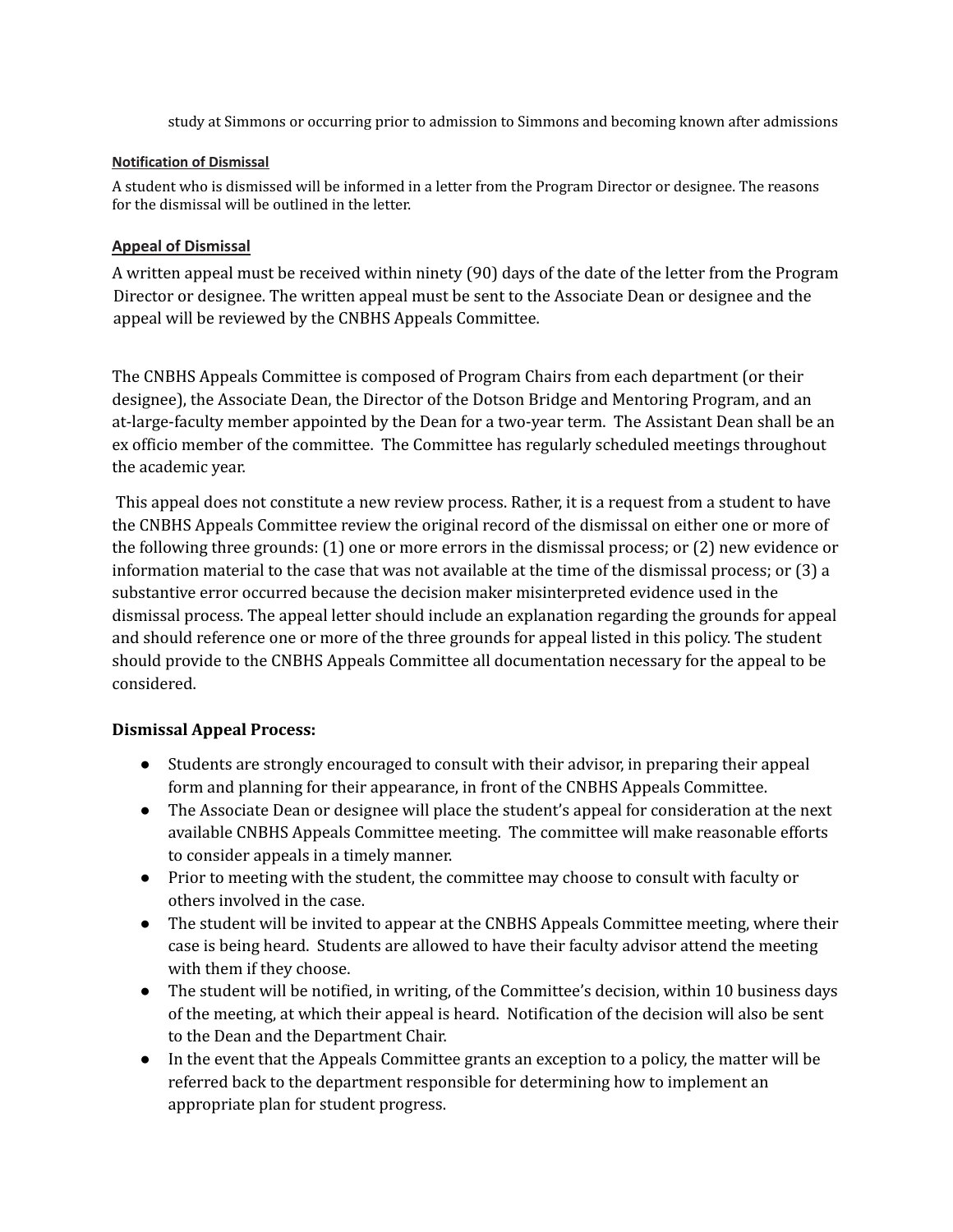● The Dean will be the final arbiter. Students who are terminated from the program and have been denied reinstatement by the Appeals have the right to appeal this decision in writing to the Dean of the College of Natural, Behavioral and Health Sciences within 10 business days of the decision. The decision of the Dean is final and cannot be appealed further.

## **COURSE EVALUATIONS**

Each course is evaluated by students by the end of the last class meeting. The evaluations can be reviewed by the instructor only after student grades have been submitted. Evaluations are reviewed by the instructor, the Department Chair, the Program Director and or Associate Dean, and the Dean.

## **GRADUATION INFORMATION**

The Faculty and the Board of Trustees grants degrees six times per academic year. The dates are the last business days of January, April, July, August and October, and the third Friday in May. The University has one on-campus graduation ceremony, held in May on the third Friday. In addition, an online graduation ceremony is twice per calendar year, in March and September. The exact dates and additional information will be sent to eligible graduates.

## **Diplomas**

For all students graduating in August, October, January, March, and July, diplomas will be mailed directly to the address listed in AARC approximately four to six weeks after degree conferral. It is important that the student's address is correct on AARC.

For students graduating in May, your diploma will be available for pick up at Commencement. For students who do not attend Commencement or claim their diploma, it will be mailed in mid-June to the address listed in AARC. It is important that the student's address is correct on AARC.

Replacement diplomas can be ordered through the Registrar's Office Diplomas will not be ordered for students who do not return completed Petitions to Graduate. Late petitions may delay the availability of your diploma.

## **Transcripts**

Transcripts can be ordered through the Registrar's Office at any time after the conferral of degrees. To order, log onto AARC, click "transcript requests" and follow the directions.

AARC will remain operational for students until approximately two months after graduation and transcripts will be free during this period. If you need to order transcripts after that time, visit the Simmons [Registrar's](http://www.simmons.edu/academics/registrar/) web [page](http://www.simmons.edu/academics/registrar/) and follow the directions listed there. There will be a fee depending on your choice of options, such as expedited service.

## **Graduation Requirements**

Students are responsible for tracking their own credit requirements. Regular meetings with Academic Advisors and review of AARC transcripts are encouraged to keep track of credits completed and needed.

## **OTHER SIMMONS UNIVERSITY POLICIES**

Information on the Family Educational Rights and Privacy Act (FERPA) can be found at